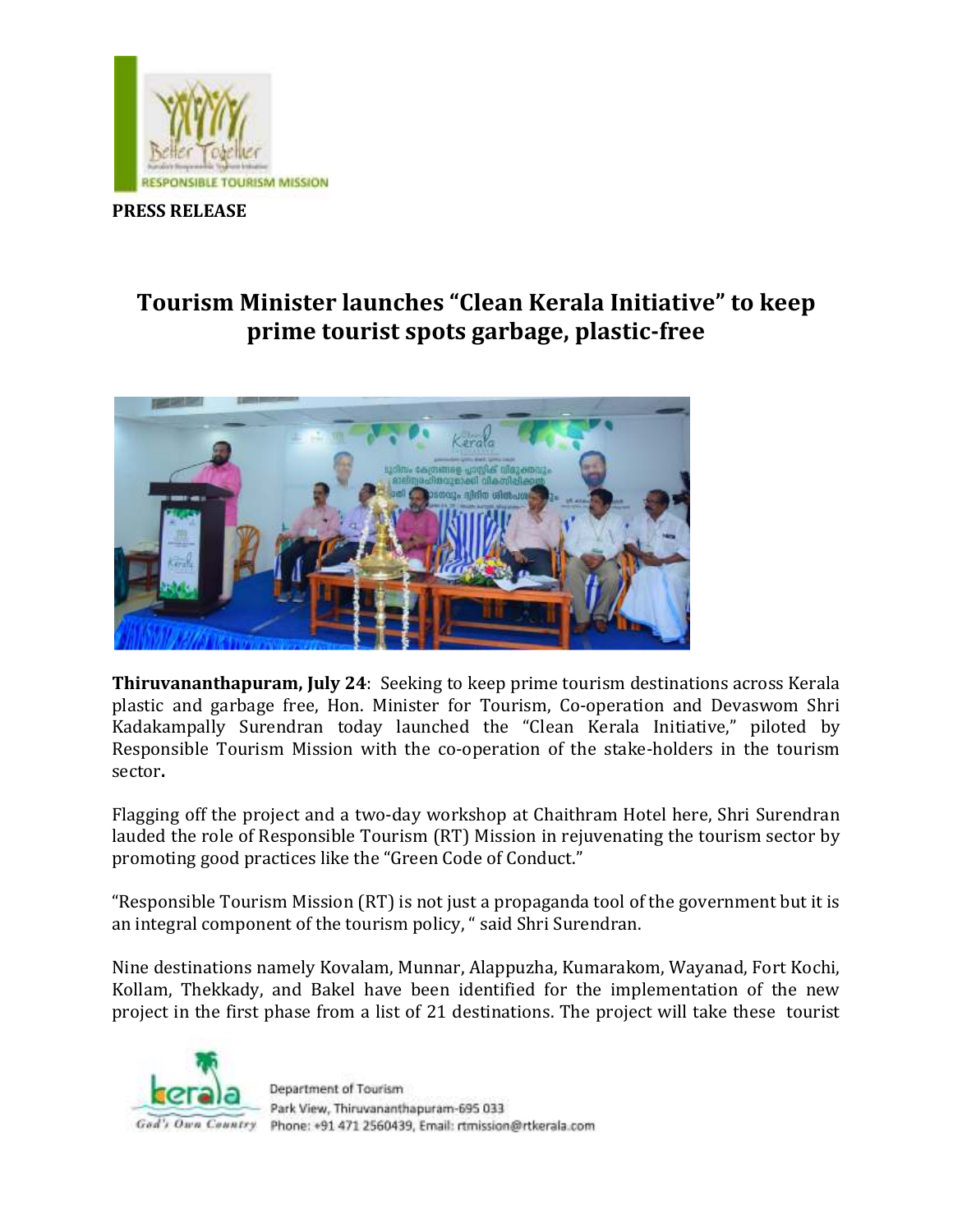

centres to Green Certification platform by making them the focus of eco-friendly and responsible tourism activities.

**"**The government's policy is that the development of tourism will be ensured by giving priority to the interests of people and due consideration to the environment. One can't ignore the tremendous impact created by RT Mission in achieving this goal," the Minister pointed out.

The programme was organized by RT Mission in association with Kerala Travel Mart (KTM) and local self government institutions.



"There are around 15,515 units functioning as part of RT Mission. The government targets to create around 50,000 more units in the next phase. From 2008 to next 10 years there were only 198 RT units, and it has increased significantly in less than two years," the Minister said.

Noting that the attitude of tourists has changed, he urged the industry to show more willingness to join the RT Mission initiative.

"If we want to attract tourists, we have to create beautiful and hygienic destinations. So we have to effectively implement plastic and garbage-free mission. Local bodies, by associating with RT, can play a vital role as we needed a scientific intervention by adopting paper bags, cloth bags, and glass bottles etc.," he said.

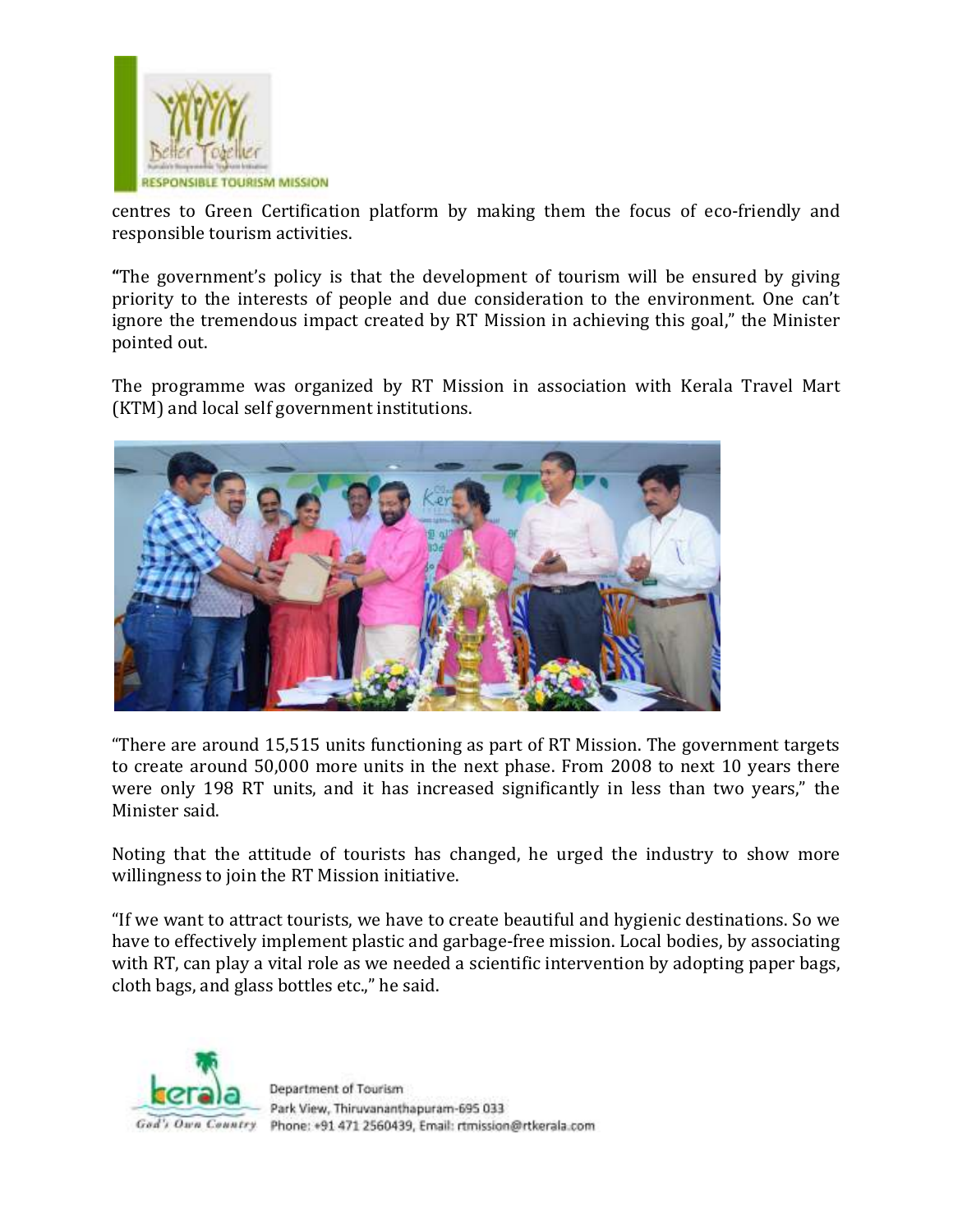

With the implementation of the project in places where RT activities in socio-economic sectors have already become successful, the state will have tourism destinations that have adopted cent percent RT initiatives.



Smt Rani George IAS, Tourism Secretary, who presided over the function, said Kumarakom is leading in the implementation of RT initiative, while Alappuzha has fulfilled its vision to an extent. "But a serious thinking is needed on how many restaurants, resorts and hotels are associating with RT Mission initiative."

She said meetings will be conducted in major destinations by her along with Tourism Director regarding RT implementation. "Some are doing individual activities in places like Kovalam and Fort Kochi, but we have to institutionalize them with the association of government, industry, and local self-governing bodies."

Smt Rani George said the workshop will form a roadmap on converting the tourist centres plastic and garbage-free. "Space for segregation, collection and disposal will be given by the department. An action plan is on the anvil for launching a cleaning drive in 79 destinations with the involvement of Suchitwa Mission, local bodies and District Tourism Promotion Councils (DTPC). There will be a specific plan for each of the centre," she said.

Stressing that waste disposal should be a continuous process, she highlighted the need for improving infrastructure in selected places.



Park View, Thiruvananthapuram-695 033 God's Own Country Phone: +91 471 2560439, Email: rtmission@rtkerala.com